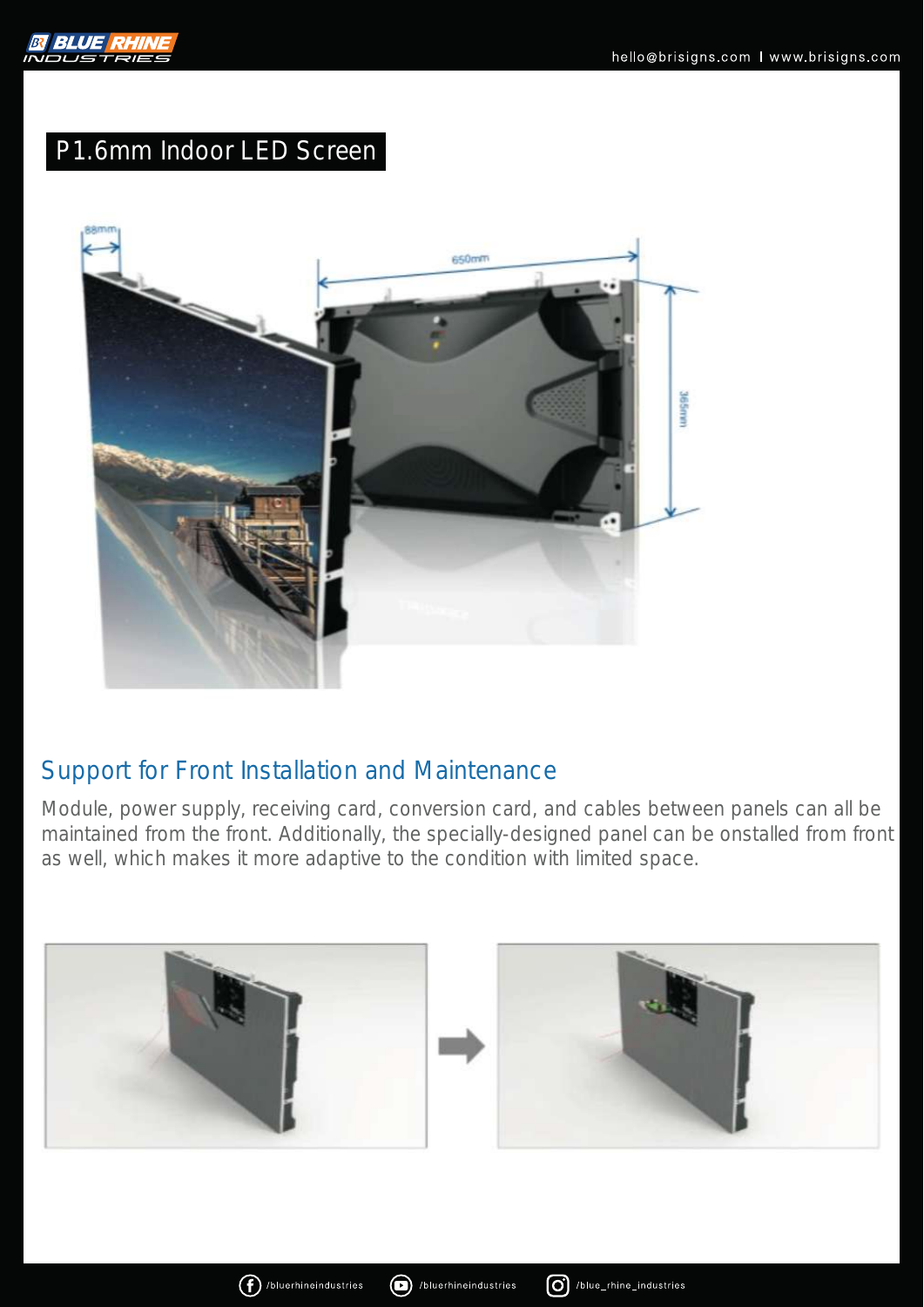

### P1.6mm Indoor LED Screen

### Support for Gap Minitrim

The low-cost connecting mechanism can eliminate dark or bright lines between panels effectively and cause no worry of assembly efficiency for the engineers any more.







#### Light-weight panel with perfect heat dissipation

The 7.8kg light panel is designed with high strength aluminum alloy for frame and rear cover.